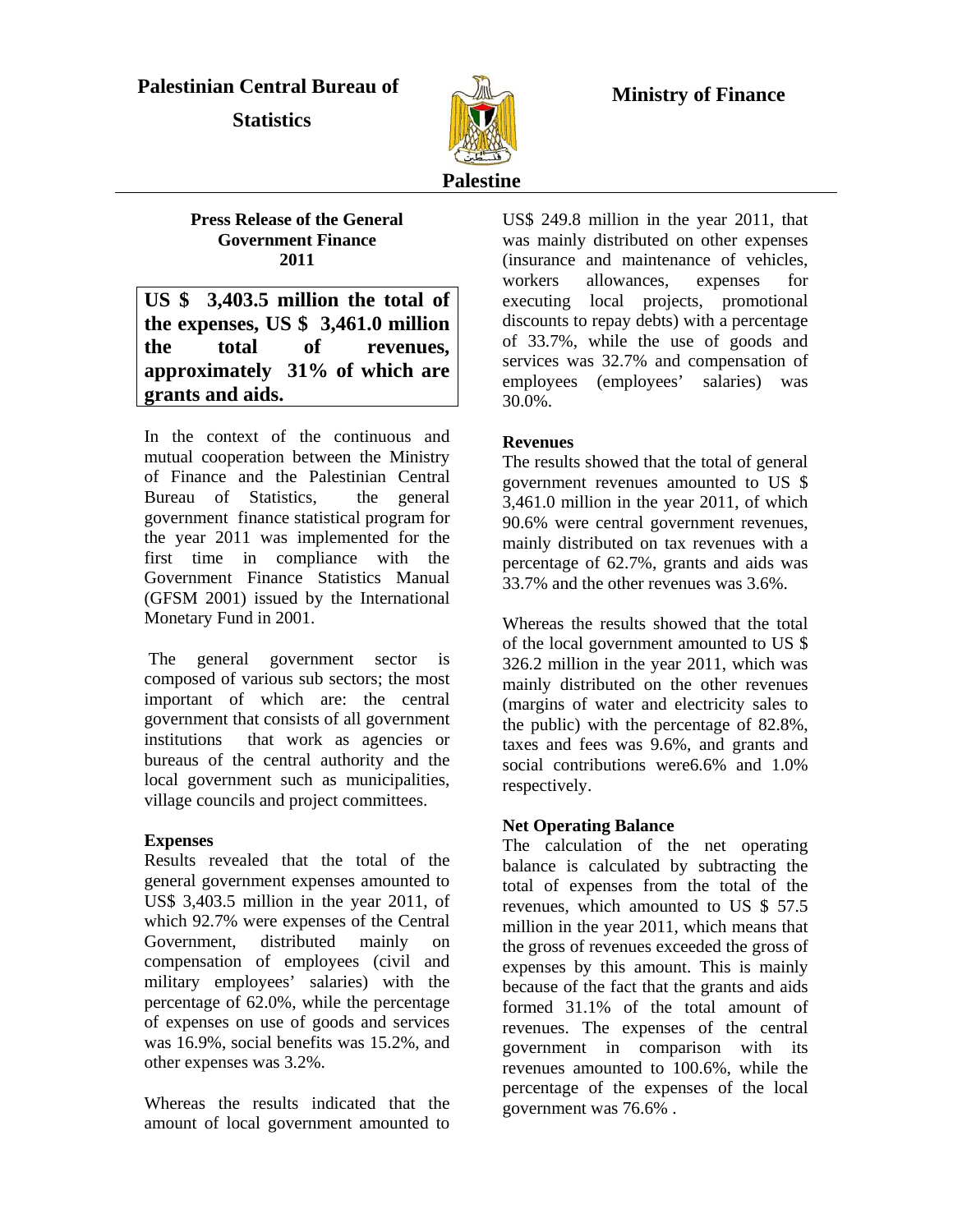# **Palestinian Central Bureau of**

 **Statistics** 



 **Ministry of Finance**

#### **For further details please refer to the attached table…**

For more information, please call:

**Palestinian Central Bureau of Statistics Or P.O Box 1647, Ramallah-Palestine.**  Tel:(970/972) 2 2982700 Toll free: 1800300300 Fax: (970/972) 2 2982710 E-mail diwan@pcbs.gov.ps Webpage: http://www.pcbs.gov.ps

**Palestinian Ministry of Finance P.O Box 795, Ramallah-Palestine.**  Tel: (970/972) 2 2978789

Fax: (970/972) 2 2978790 E-mail: info@pmof.ps Webpage: http://www.pmof.ps

Issued in: 22/08/2012